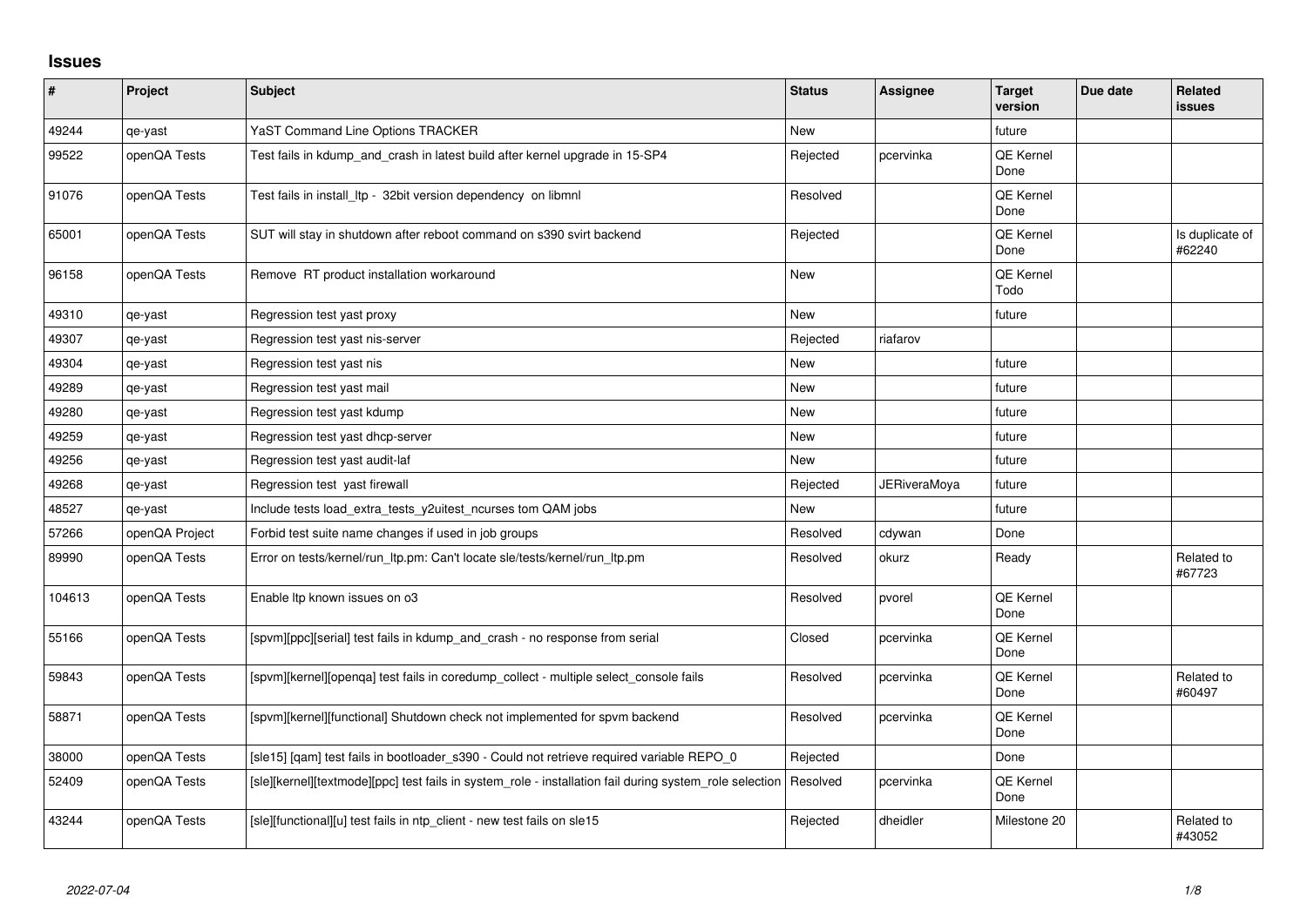| $\sharp$ | Project        | <b>Subject</b>                                                                                            | <b>Status</b> | Assignee     | <b>Target</b><br>version | Due date   | Related<br>issues                                   |
|----------|----------------|-----------------------------------------------------------------------------------------------------------|---------------|--------------|--------------------------|------------|-----------------------------------------------------|
| 37979    | openQA Tests   | [SLE] test fails in updates_packagekit_gpk - gpk-update-viewer doesn't start                              | Resolved      | riafarov     |                          |            | Related to<br>#31954                                |
| 32896    | openQA Tests   | [sle] test fails in pdsh slave                                                                            | Rejected      | pcervinka    |                          |            |                                                     |
| 34255    | openQA Tests   | [sle] test fails in kdump_and_crash - fail related to ruby2.1-rubygem-nokogiri                            | Resolved      | mgriessmeier |                          |            | Related to<br>#34777                                |
| 51365    | openQA Tests   | [research] Named pipe /dev/sshserial missing lines on first use                                           | Resolved      | pcervinka    | QE Kernel<br>Done        |            |                                                     |
| 98541    | openQA Tests   | [qe-core][kernel] Steps in case of s390 failures                                                          | <b>New</b>    |              |                          |            | Related to<br>#97532,<br>Related to<br>#105049      |
| 89966    | openQA Tests   | [qe-core] Test kernel_multipath tries to install fixed version of mdadm                                   | Resolved      | geor         | QE-Core:<br>Ready        |            |                                                     |
| 32698    | openQA Tests   | [qe-core] Clean /etc/machine-id after image creation                                                      | New           |              |                          |            |                                                     |
| 49418    | openQA Tests   | [qe-asg][qem] test fails in cluster_md                                                                    | Resolved      | jadamek      |                          |            |                                                     |
| 48155    | openQA Project | [qam][tools][kernel] Duplicate bootindex with multiple paths                                              | Resolved      | pcervinka    |                          |            |                                                     |
| 19486    | openQA Tests   | [qam][sle][functional][s390] test fails in install_update -> consoletest_setup types password to<br>early | Resolved      | okurz        |                          |            | Has duplicate<br>#19530, Has<br>duplicate<br>#19584 |
| 48467    | openQA Tests   | [qam][sle] test fails in zypper_lifecycle_toolchain - increase timeout for installation                   | Resolved      | martinsmac   |                          | 2019-03-16 | Is duplicate of<br>#47228                           |
| 34258    | openQA Tests   | [qam][sle] test fails in updates_packagekit_gpk                                                           | Resolved      |              |                          |            |                                                     |
| 49646    | openQA Tests   | [qam][s390] test fails in installation - system will not boot and login screen is not reached             | Rejected      |              |                          |            |                                                     |
| 40547    | openQA Tests   | [qam][opensuse] test fails in updates_packagekit_kde - job timeout                                        | Resolved      | pcervinka    | Done                     |            |                                                     |
| 49313    | qe-yast        | [qam][newt][yast2-rdp] Regression test yast rdp                                                           | Resolved      | jgwang       |                          |            |                                                     |
| 49298    | qe-yast        | [qam][newt][yast2-nfs-server] Regression test yast nfs-server                                             | Resolved      | simonlm      |                          |            |                                                     |
| 49295    | qe-yast        | [qam][newt][yast2-nfs-client] Regression test yast nfs                                                    | Resolved      | jgwang       |                          |            |                                                     |
| 49250    | qe-yast        | [qam][newt][yast2-network] Regression test for yast lan command line option                               | Resolved      | vpelcak      |                          |            |                                                     |
| 49286    | qe-yast        | [qam][newt][yast2-lang] Regression test yast language                                                     | Resolved      | mgrifalconi  |                          |            |                                                     |
| 49277    | qe-yast        | [qam][newt][yast2-http-server] Regression test yast http-server                                           | Resolved      | shukui       |                          |            |                                                     |
| 49271    | qe-yast        | [qam][newt][yast2-ftp-server] Regression test yast ftp-server                                             | Resolved      | shukui       |                          |            |                                                     |
| 49262    | qe-yast        | [gam][newt][yast2-dns-server] Regression test yast dns-server                                             | Resolved      | tonyyuan     |                          |            |                                                     |
| 49265    | qe-yast        | [qam][maint][yast2-storage][yast2-storage-ng] Regression test yast disk                                   | Resolved      | mgrifalconi  |                          |            |                                                     |
| 49121    | openQA Tests   | [qam][kernel][multipath][aarch64] Qemu fails setup multipath on qemu_aarch64                              | Resolved      | pcervinka    |                          |            |                                                     |
| 49217    | openQA Tests   | [qam][kernel][aarch64][sle] kdump is not scheduled for aarch64                                            | Resolved      | pcervinka    |                          |            |                                                     |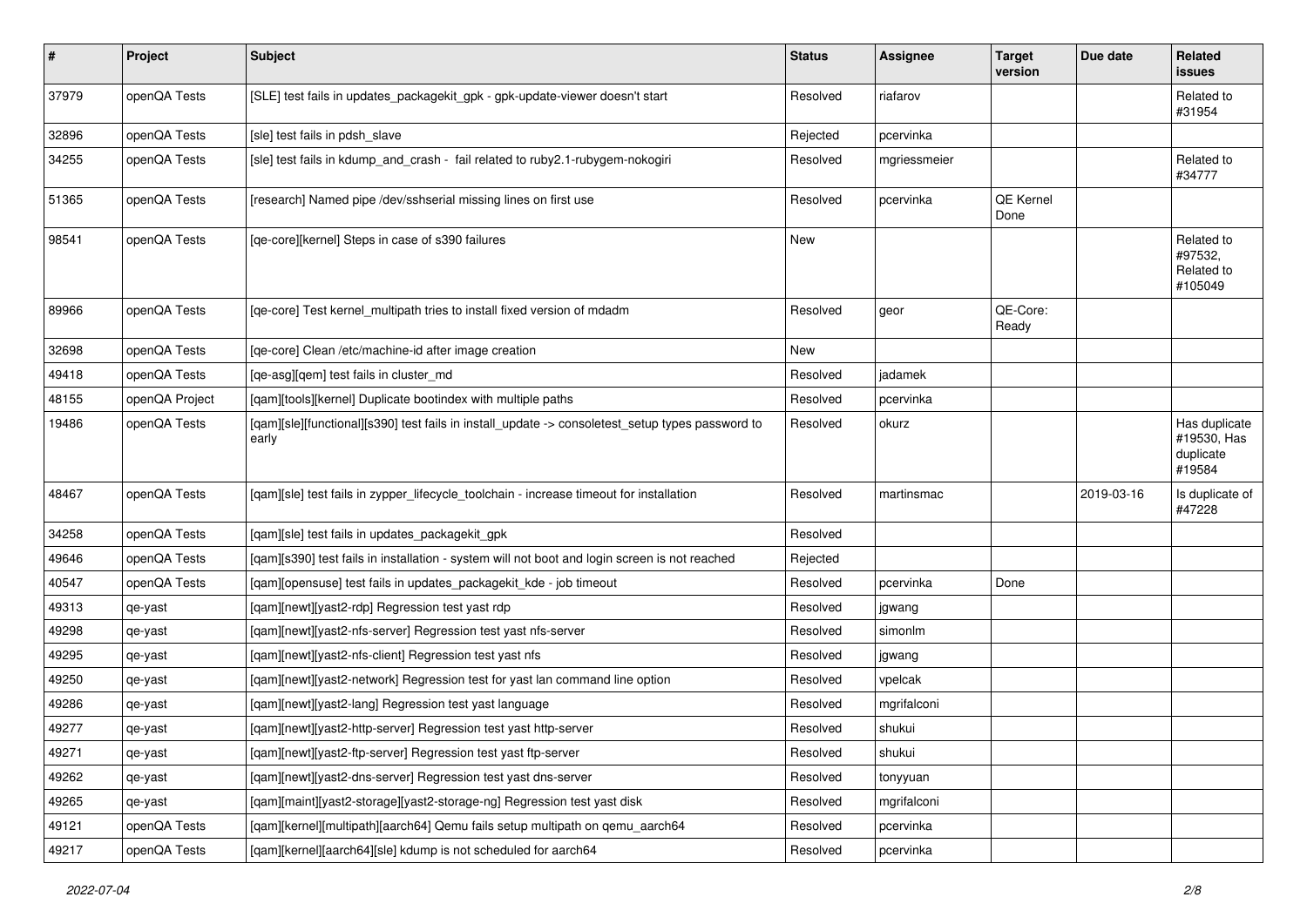| $\vert$ # | Project      | Subject                                                                                                  | <b>Status</b> | Assignee  | <b>Target</b><br>version | Due date | Related<br><b>issues</b> |
|-----------|--------------|----------------------------------------------------------------------------------------------------------|---------------|-----------|--------------------------|----------|--------------------------|
| 48308     | openQA Tests | [qam][kernel] test fails in kernel_multipath - missing python2 module                                    | Rejected      | pcervinka |                          |          |                          |
| 33643     | openQA Tests | [gam][ha] test fails in ha cluster init - scp failure                                                    | Resolved      | pcervinka |                          |          |                          |
| 48524     | openQA Tests | [qam][ha] Test fails during iscsi client setup - host: command not found                                 | Resolved      | pcervinka |                          |          | Has duplicate<br>#48302  |
| 46487     | openQA Tests | [qam][functional][y] test fails in select_patterns_and_packages                                          | Resolved      | riafarov  | Milestone 24             |          |                          |
| 40418     | openQA Tests | [qam][functional][sle] test fails in select_patterns_and_packages                                        | Resolved      | riafarov  |                          |          | Related to<br>#38870     |
| 27994     | openQA Tests | [qam][expedite][sprint 201711.2] test fails in test setup in bmwqemu.pm                                  | Resolved      | szarate   |                          |          |                          |
| 50045     | openQA Tests | [qam][blue][sle] - Fix type_password to accept parameters and pass them to the inner call<br>type_string | Resolved      | pcervinka |                          |          | Related to<br>#49655     |
| 50309     | openQA Tests | [qam][blue][leap][opensuse] Update online_repos behavior to activate online repositories                 | Resolved      | pcervinka |                          |          | Blocks #39449            |
| 50459     | openQA Tests | [qam][blue][leap] test fails in updates_packagekit_gpk - fail after update                               | Resolved      | pcervinka |                          |          |                          |
| 50387     | openQA Tests | [qam][blue] - test fails in updates_packagekit_kde                                                       | Resolved      | pcervinka |                          |          |                          |
| 20720     | openQA Tests | [qam][aarch64] test fails in install_patterns -> skips over grub2 menue                                  | Rejected      |           |                          |          | Related to<br>#20174     |
| 28015     | openQA Tests | [qam] test fails setup - aplay.pm syntax error                                                           | Resolved      | riafarov  |                          |          |                          |
| 30039     | openQA Tests | [qam] test fails in zypper_lr_validate - use version_utils instead of utils                              | Resolved      | pcervinka |                          |          |                          |
| 20716     | openQA Tests | [qam] test fails in zypper_info triggered on incidents -> needs adaption of pattern match                | Resolved      | pcervinka |                          |          |                          |
| 34288     | openQA Tests | [qam] test fails in zypper_info - zypper_info shouldn't be started                                       | Resolved      | riafarov  |                          |          | Related to<br>#32038     |
| 49673     | openQA Tests | [gam] test fails in zypper docker - increase timeout for zypper docker operation                         | Resolved      |           |                          |          |                          |
| 30814     | openQA Tests | [qam] test fails in yast2_ntpclient - log window is not closed                                           | Resolved      | pcervinka |                          |          |                          |
| 21790     | openQA Tests | [qam] test fails in wireshark - test don't match capturing needle                                        | Closed        |           |                          |          |                          |
| 31315     | openQA Tests | [qam] test fails in wireshark - rm command is not fully typed after alt-f4                               | Resolved      | pcervinka |                          |          |                          |
| 41030     | openQA Tests | [qam] test fails in updates_packagekit_kde - zypper update requires additional install step              | Resolved      | pcervinka |                          |          | Related to<br>#41396     |
| 48530     | openQA Tests | [qam] Test fails in update_install for networkmager update on ppc64le and s390                           | Rejected      | pcervinka |                          |          |                          |
| 21048     | openQA Tests | [qam] test fails in tracker_search_in_nautilus - keyboard press is not reaching target                   | Resolved      | pcervinka |                          |          | Related to<br>#5830      |
| 21046     | openQA Tests | [qam] test fails in tracker_search_in_nautilus - keyboard press is not reaching target                   | Rejected      |           |                          |          |                          |
| 48362     | openQA Tests | [qam] test fails in supportutils - remove pam check                                                      | Resolved      | hurhaj    |                          |          |                          |
| 44696     | openQA Tests | [qam] test fails in sshd - user password is weak                                                         | Resolved      | pdostal   |                          |          |                          |
| 26830     | openQA Tests | [qam] test fails in sle2docker - sles docker image has new name                                          | Rejected      | pcervinka |                          |          |                          |
| 25926     | openQA Tests | [gam] test fails in sle2docker                                                                           | Resolved      | pcervinka |                          |          |                          |
| 21052     | openQA Tests | [qam] test fails in shotwell_export - failure on first launch                                            | Resolved      | vsvecova  |                          |          |                          |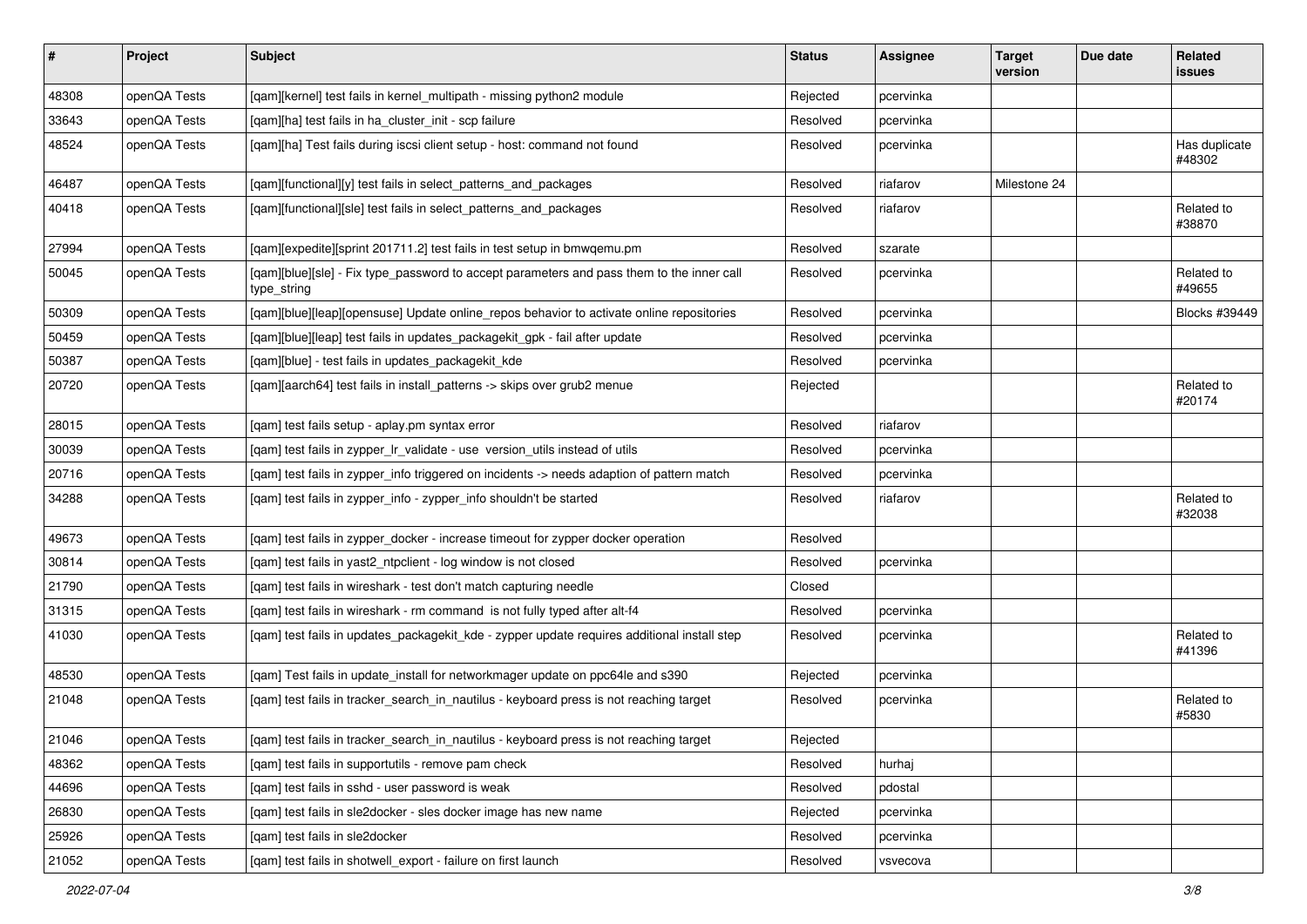| $\sharp$ | Project      | <b>Subject</b>                                                                        | <b>Status</b> | Assignee    | <b>Target</b><br>version | Due date | Related<br>issues                                                      |
|----------|--------------|---------------------------------------------------------------------------------------|---------------|-------------|--------------------------|----------|------------------------------------------------------------------------|
| 49628    | openQA Tests | [qam] test fails in setup_online_repos - missing configure online repositories        | Rejected      | pcervinka   |                          |          | Related to<br>#39449                                                   |
| 27205    | openQA Tests | [gam] test fails in setup - failing needles in iscsi support server                   | Resolved      | pcervinka   |                          |          |                                                                        |
| 27244    | openQA Tests | [gam] test fails in select patterns and packages - ha pattern is unselected           | Resolved      | pcervinka   |                          |          |                                                                        |
| 31699    | openQA Tests | [gam] test fails in scc registration - failing since scc addons update                | Resolved      | osukup      |                          |          |                                                                        |
| 31657    | openQA Tests | [gam] test fails in runc - conflict between docker-runc and runc                      | Resolved      | pgeorgiadis |                          |          |                                                                        |
| 27910    | openQA Tests | [gam] test fails in patch and reboot - many download failures                         | Rejected      |             |                          |          |                                                                        |
| 39536    | openQA Tests | [gam] test fails in patch and reboot - add missing variables for gam test issues      | Resolved      | pcervinka   | Done                     |          |                                                                        |
| 31867    | openQA Tests | [gam] test fails in partitioning raid - failures after update to needles              | Resolved      |             |                          |          | Related to<br>#28955                                                   |
| 30033    | openQA Tests | [qam] test fails in libreoffice_mainmenu_components - ttyS0 permission denied         | Resolved      | okurz       |                          |          | Related to<br>#29940                                                   |
| 31309    | openQA Tests | [gam] test fails in libreoffice mainmenu components - needles should be updated       | Resolved      | pcervinka   |                          |          |                                                                        |
| 40259    | openQA Tests | [gam] test fails in libreoffice mainmenu components - needle fail at base-install     | Resolved      | yuanren10   |                          |          |                                                                        |
| 38261    | openQA Tests | [qam] test fails in keymap_or_locale - tested text not written in console             | Rejected      | pcervinka   | Done                     |          |                                                                        |
| 37438    | openQA Tests | [gam] test fails in kernel Itp fs - issue in ga testsuite                             | Rejected      | pcervinka   |                          |          |                                                                        |
| 31180    | openQA Tests | [gam] test fails in kernel kexec - migration to systemctl broke the test              | Resolved      | pcervinka   |                          |          |                                                                        |
| 30514    | openQA Tests | [gam] test fails in java - increase timeout for installation                          | Closed        | pcervinka   |                          |          |                                                                        |
| 20778    | openQA Tests | [qam] test fails in install_update - missing variable INCIDENT_PATCH                  | Resolved      |             |                          |          |                                                                        |
| 34693    | openQA Tests | [qam] test fails in install_update - missing INCIDENT_PATCH                           | Rejected      | osukup      |                          |          |                                                                        |
| 20782    | openQA Tests | [gam] test fails in install patterns - mariadb test tries to install devel packages   | Resolved      | pcervinka   |                          |          |                                                                        |
| 67108    | openQA Tests | [gam] test fails in install - incorrect job configuration XFSTESTS REPO               | Resolved      | dzedro      |                          |          |                                                                        |
| 28528    | openQA Tests | [gam] test fails in groupwise - package is missing in ibs                             | Resolved      | pcervinka   |                          |          |                                                                        |
| 28291    | openQA Tests | [gam] test fails in firefox passwd - incorrectly typed password                       | Resolved      | emiura      |                          |          |                                                                        |
| 27618    | openQA Tests | [gam] test fails in firefox_java - remote side changed appearance                     | Resolved      | pcervinka   |                          |          |                                                                        |
| 28288    | openQA Tests | [gam] test fails in firefox headers - missed keys on input                            | Resolved      | coolo       |                          |          |                                                                        |
| 28297    | openQA Tests | [gam] test fails in firefox developertool - missed click                              | Resolved      | bfilho      |                          |          | Related to<br>#33781                                                   |
| 27901    | openQA Tests | [qam] test fails in evolution_smoke - imap aol not responding                         | Resolved      | pcervinka   |                          |          |                                                                        |
| 21774    | openQA Tests | [gam] test fails in evolution mail imap - test hangs on querying authentication types | Rejected      | pcervinka   |                          |          | Related to<br>#21814,<br>Related to<br>#29357,<br>Related to<br>#29360 |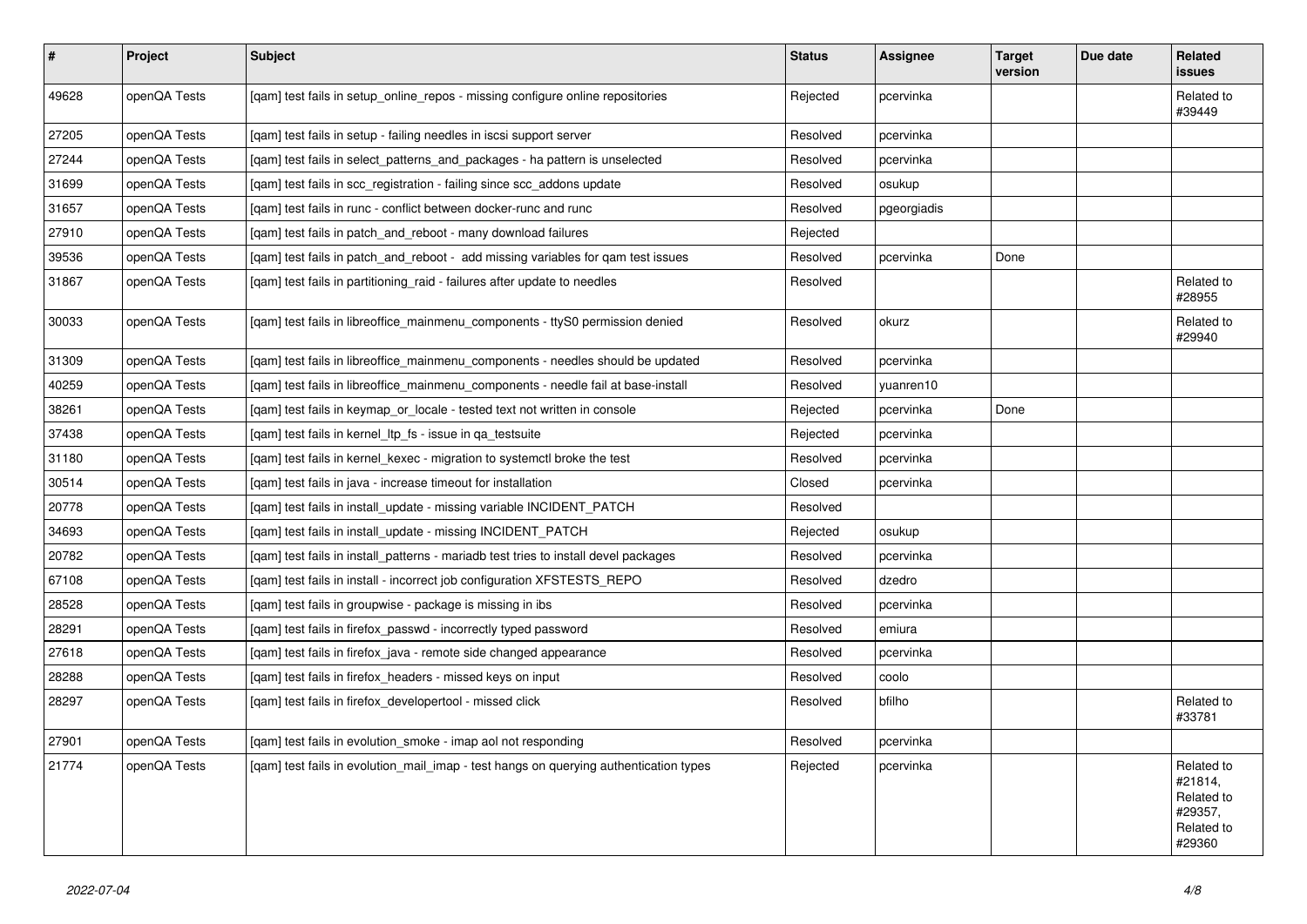| $\sharp$ | Project      | <b>Subject</b>                                                                                        | <b>Status</b> | Assignee   | <b>Target</b><br>version | Due date   | Related<br>issues                             |
|----------|--------------|-------------------------------------------------------------------------------------------------------|---------------|------------|--------------------------|------------|-----------------------------------------------|
| 37093    | openQA Tests | [gam] test fails in evolution mail imap - remove workaround for bsc#1049387                           | Resolved      | pcervinka  |                          |            |                                               |
| 33451    | openQA Tests | [qam] test fails in dstat - package not available on SP1                                              | Rejected      | pcervinka  |                          |            |                                               |
| 33469    | openQA Tests | [qam] test fails in dstat - clean/update needles for dstat-fileoutput                                 | Resolved      | pcervinka  |                          |            | Related to<br>#32719                          |
| 46895    | openQA Tests | [qam] test fails in dracut - output not matched on 15SP1                                              | Resolved      | pstivanin  |                          | 2019-01-31 | Related to<br>#47417                          |
| 31810    | openQA Tests | [qam] test fails in docker - disable docker tests on sle12-sp1                                        | Resolved      | pcervinka  |                          |            |                                               |
| 21038    | openQA Tests | [qam] test fails in bootloader_s390 - missing install image on ftp server                             | Workable      |            |                          |            | Related to<br>#20904,<br>Blocks #25286        |
| 30127    | openQA Tests | [qam] test fails in application_starts_on_login - dynamic space in needle                             | Resolved      | pcervinka  |                          |            |                                               |
| 46109    | openQA Tests | [qam] test fails in addon_products_via_SCC_yast2                                                      | Resolved      | dheidler   |                          |            | Related to<br>#44252                          |
| 19492    | openQA Tests | [qam] test fails in addon_products_sle                                                                | Resolved      |            |                          |            |                                               |
| 20980    | openQA Tests | [gam] test fails in addon products sle                                                                | Resolved      | riafarov   |                          |            |                                               |
| 27506    | openQA Tests | [gam] test fails in 1 shim suite - missing repository on dist                                         | Resolved      | thehejik   |                          |            |                                               |
| 20758    | openQA Tests | [qam] SLE12-SP3 test fails in welcome                                                                 | Resolved      |            |                          |            |                                               |
| 20804    | openQA Tests | [qam] SLE12-SP3 test fails in system_role - incorrect content of variable MAINT_TEST_REPO             | Resolved      | osukup     |                          |            |                                               |
| 20756    | openQA Tests | [qam] SLE12-SP3 test fails in scc_registration                                                        | Resolved      |            |                          |            |                                               |
| 20760    | openQA Tests | [qam] SLE12-SP3 test fails in add_update_test_repo                                                    | Resolved      | dasantiago |                          |            |                                               |
| 20790    | openQA Tests | [qam] SLE12-SP3 test fails in 1_unknown_ - slenkins-tests-openvpn-control                             | Rejected      | pcervinka  |                          |            | Related to<br>#20002                          |
| 41396    | openQA Tests | [qam] Revise updates_packagekit_kde                                                                   | Rejected      | pcervinka  |                          |            | Related to<br>#41030,<br>Related to<br>#36138 |
| 49253    | qe-yast      | [qam] Regression test for yast add-on command line option                                             | Rejected      | jgwang     |                          |            |                                               |
| 49283    | qe-yast      | [qam] Regression test yast keyboard                                                                   | Resolved      | simonlm    |                          |            |                                               |
| 30219    | openQA Tests | [qam] openqaworker3:8 - DIE can't open qmp                                                            | Resolved      |            |                          |            |                                               |
| 20696    | openQA Tests | [qam] Make evolution_prepare_servers compatibile with openSUSE                                        | Resolved      | pcervinka  |                          |            | Related to<br>#19320                          |
| 38180    | openQA Tests | [gam] [sle15] test fails in userspace systemd - update test suite for sle15                           | Rejected      | jtzhao     |                          |            |                                               |
| 38183    | openQA Tests | [qam] [sle15] test fails in userspace_net_snmp - Error opening specified endpoint<br>"udp:localhost:" | Rejected      |            |                          |            |                                               |
| 38138    | openQA Tests | [qam] [sle15] test fails in userspace_coreutils - qa_test_coreutils not properly updated for sle15    | Resolved      |            |                          |            |                                               |
| 38135    | openQA Tests | [qam] [sle15] test fails in userspace_bind - qa_test_bind is not updated for SLE15                    | Resolved      | pcervinka  | Done                     |            |                                               |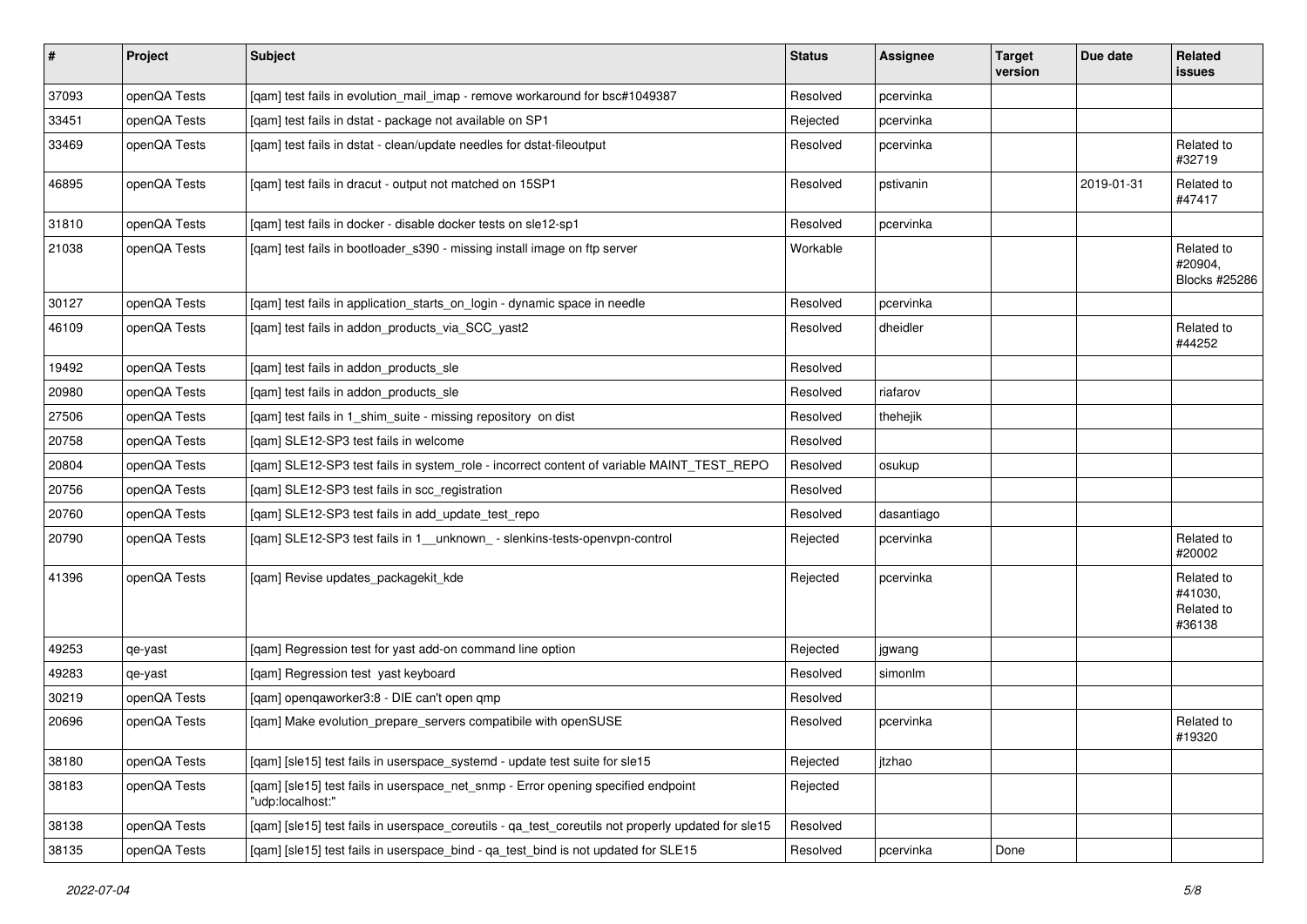| $\vert$ # | <b>Project</b> | <b>Subject</b>                                                                                                  | <b>Status</b> | <b>Assignee</b> | <b>Target</b><br>version | Due date | Related<br><b>issues</b>                                                  |
|-----------|----------------|-----------------------------------------------------------------------------------------------------------------|---------------|-----------------|--------------------------|----------|---------------------------------------------------------------------------|
| 38129     | openQA Tests   | [gam] [sle15] test fails in userspace apparmor - suite ga test apparmor not updated for sle15                   | Resolved      |                 |                          |          | Related to<br>#43982                                                      |
| 38003     | openQA Tests   | [gam] [sle15] test fails in scc registration - no candidate needle with tag(s)<br>'scc-module-%REQUIRED_ADDONS% | Rejected      |                 |                          |          |                                                                           |
| 38015     | openQA Project | [qam] [sle15] Missing SLE5 iso                                                                                  | Rejected      | pcervinka       | Done                     |          |                                                                           |
| 38192     | openQA Tests   | [qam] [sle] test fails in firefox_flashplayer - tracking protection information is present                      | Rejected      | bfilho          |                          |          |                                                                           |
| 38069     | openQA Tests   | [gam] [sle] [functional] test fails in pidgin IRC - failure after check screen change                           | Resolved      | okurz           |                          |          |                                                                           |
| 38066     | openQA Tests   | [gam] [sle] [functional] test fails in application starts on login - failure after check screen<br>change       | Resolved      | okurz           |                          |          |                                                                           |
| 37928     | openQA Tests   | [QAM] [SLE 15] Migrate Itp tests in Updates to new runner                                                       | Resolved      | osukup          |                          |          |                                                                           |
| 37925     | openQA Tests   | [QAM] [SLE 15] Make SLE-HPC product installation compatible with QAM update flow                                | Resolved      | pcervinka       | Done                     |          |                                                                           |
| 32434     | openQA Tests   | [gam] - test fails in sle2docker - docker test suites don't clean images properly                               | Resolved      | pgeorgiadis     |                          |          |                                                                           |
| 20904     | openQA Tests   | [gam] - test fails in bootloader s390 - ftp is missing install medium                                           | Resolved      | mgriessmeier    |                          |          | Related to<br>#21038                                                      |
| 30388     | openQA Project | [gam] opengaworker10:4 - worker fail all tests - gemu instances are left behind                                 | Resolved      | dasantiago      | Done                     |          | Related to<br>#30595,<br>Related to<br>#30700, Has<br>duplicate<br>#31126 |
| 32716     | openQA Tests   | [ga]test fails in shutdown                                                                                      | Resolved      | pcervinka       |                          |          |                                                                           |
| 76933     | openQA Tests   | [opensuse] Add clojure test to Tumbleweed                                                                       | New           | pcervinka       | QE Kernel<br>Current     |          |                                                                           |
| 40181     | openQA Tests   | [network] test fails in before_test - wicked basic test fails on 15SP1                                          | Resolved      | pcervinka       | Done                     |          |                                                                           |
| 59226     | openQA Tests   | [kernel]ltp][spvm][sporadic] test fails in boot ltp - cat /tmp/ver linux before.txt timeout                     | Resolved      | pcervinka       | QE Kernel<br>Done        |          | Related to<br>#59190                                                      |
| 54275     | openQA Tests   | [kernel]kotd][ltp][s390x] test fails in install_ltp - failure after install_kotd, console issue                 | Closed        | pcervinka       | QE Kernel<br>Done        |          | Related to<br>#54260                                                      |
| 59223     | openQA Tests   | [kernel][spvm][sporadic] test fails in boot ltp - timeout/slow boot                                             | Rejected      | pcervinka       | QE Kernel<br>Done        |          |                                                                           |
| 59954     | openQA Tests   | [kernel][spvm] test fails in qa_test_klp - git should be git-core                                               | Resolved      | pcervinka       | QE Kernel<br>Done        |          |                                                                           |
| 60182     | openQA Tests   | [kernel][spvm] test fails in lvm no separate home - update needles                                              | Resolved      | pcervinka       | QE Kernel<br>Done        |          |                                                                           |
| 58295     | openQA Tests   | [kernel][sporadic] test fails in kdump_and_crash - password is entered too early                                | Rejected      | pcervinka       | QE Kernel<br>Done        |          |                                                                           |
| 73099     | openQA Tests   | [kernel][powervm] Test fails in install klp product - console is not switched                                   | Resolved      | pcervinka       | QE Kernel<br>Done        |          |                                                                           |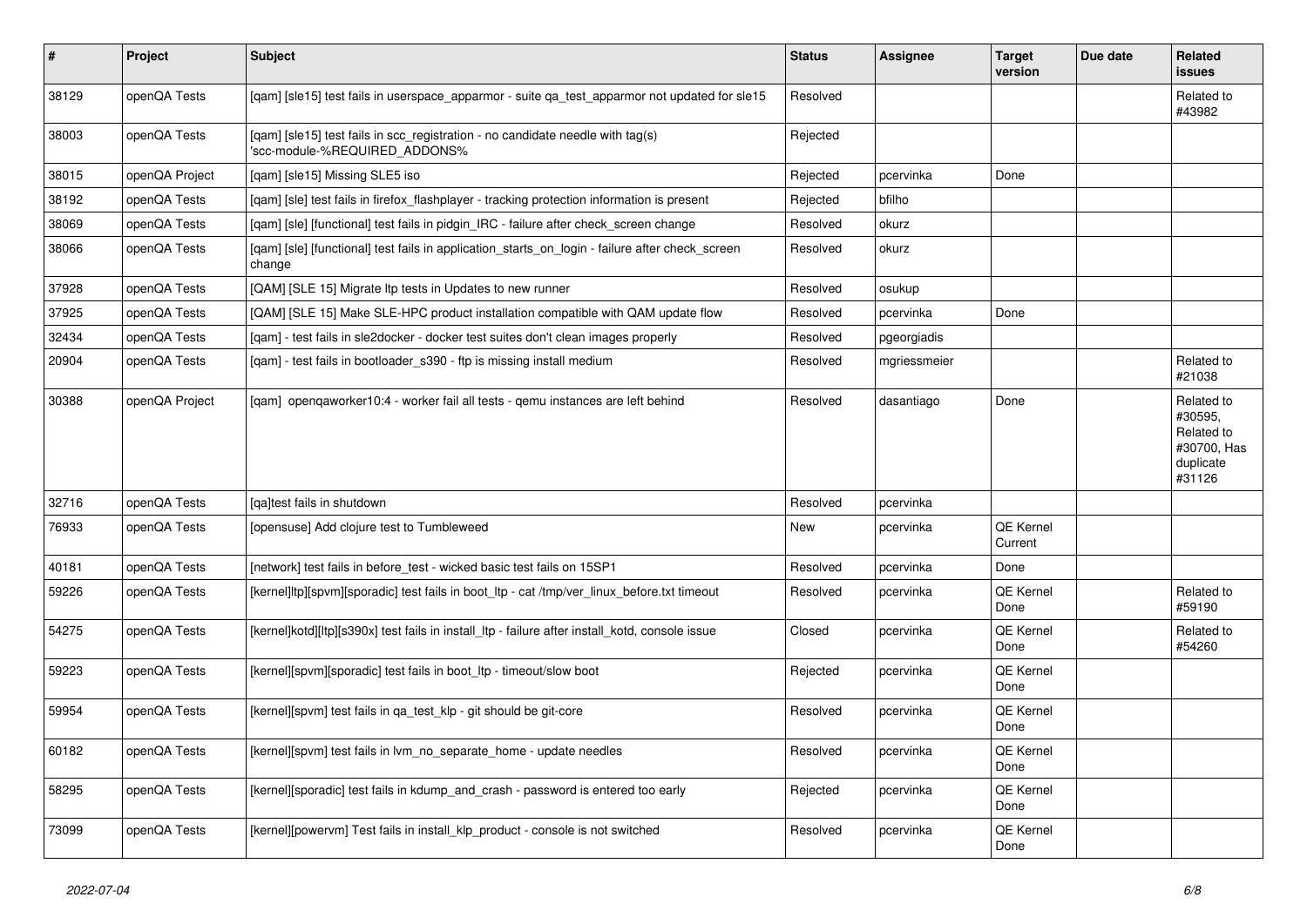| $\vert$ # | Project      | <b>Subject</b>                                                                                                 | <b>Status</b> | Assignee  | <b>Target</b><br>version | Due date | Related<br>issues                                                                                  |
|-----------|--------------|----------------------------------------------------------------------------------------------------------------|---------------|-----------|--------------------------|----------|----------------------------------------------------------------------------------------------------|
| 64030     | openQA Tests | [kernel][ltp]spvm] test fails in boot_ltp - Not finished boot                                                  | Resolved      | pcervinka | QE Kernel<br>Done        |          |                                                                                                    |
| 63610     | openQA Tests | [kernel][ltp][spvm] - test fails in pkey01 on spvm                                                             | Resolved      | pcervinka | QE Kernel<br>Done        |          | Related to<br>#63943                                                                               |
| 63943     | openQA Tests | [kernel][ltp] test fails in pkey01 - Setup hugepages before test execution                                     | Resolved      | pcervinka | QE Kernel<br>Done        |          | Related to<br>#63610                                                                               |
| 66203     | openQA Tests | [kernel][ltp] test fails in ioctl_loop05 - LOOP_SET_DIRECT_IO succeeded unexpectedly                           | Resolved      |           | QE Kernel<br>Done        |          |                                                                                                    |
| 53294     | openQA Tests | [kernel][ltp] test fails in boot_ltp - incorrect kernel name provided                                          | Closed        | pcervinka | QE Kernel<br>Done        |          | Related to<br>#51743                                                                               |
| 54416     | openQA Tests | [kernel][ltp] Setup GitLab CI for LTP daily builds                                                             | Closed        | pcervinka | QE Kernel<br>Done        |          |                                                                                                    |
| 53165     | openQA Tests | [kernel][installation][lvm] test fails in lvm_no_separate_home - update lvm installation part for<br>sle12-sp5 | Closed        | pcervinka | QE Kernel<br>Done        |          |                                                                                                    |
| 57329     | openQA Tests | [kernel][functional] PowerVM console is not active all the time                                                | Resolved      | pcervinka | QE Kernel<br>Done        |          | Related to<br>#54617,<br>Related to<br>#58220,<br>Related to<br>#14626, Has<br>duplicate<br>#62819 |
| 60083     | openQA Tests | [kernel][functional] - test fails in boot_to_desktop - password is not entered                                 | Resolved      | pcervinka | <b>QE Kernel</b><br>Done |          |                                                                                                    |
| 67315     | openQA Tests | [kernel][blktests] test fails in boot_to_desktop - YAML schedule not ready for s390x                           | Rejected      |           | QE Kernel<br>Done        |          |                                                                                                    |
| 73207     | openQA Tests | [kernel] Test fails in tuned - incorrect profile                                                               | Rejected      | pcervinka | <b>QE Kernel</b><br>Done |          |                                                                                                    |
| 56615     | openQA Tests | [kernel] test fails in tuned - error message for perf_bias failure is different on SLE15-SP1                   | Resolved      | pcervinka | QE Kernel<br>Done        |          |                                                                                                    |
| 60326     | openQA Tests | [kernel] test fails in multipath - update schedule                                                             | Resolved      | pcervinka | QE Kernel<br>Done        |          |                                                                                                    |
| 60449     | openQA Tests | [kernel] test fails in kdump_and_crash - test is disabling kdump                                               | Rejected      | pcervinka | QE Kernel<br>Done        |          |                                                                                                    |
| 60818     | openQA Tests | [kernel] test fails in kdump_and_crash - password prompt is not catched                                        | Resolved      | pcervinka | QE Kernel<br>Done        |          |                                                                                                    |
| 65067     | openQA Tests | [kernel] test fails in clone301                                                                                | Resolved      | metan     | QE Kernel<br>Done        |          |                                                                                                    |
| 60746     | openQA Tests | [kernel] test fails in boot to desktop - increase timeout after password                                       | Resolved      | pcervinka | QE Kernel<br>Done        |          |                                                                                                    |